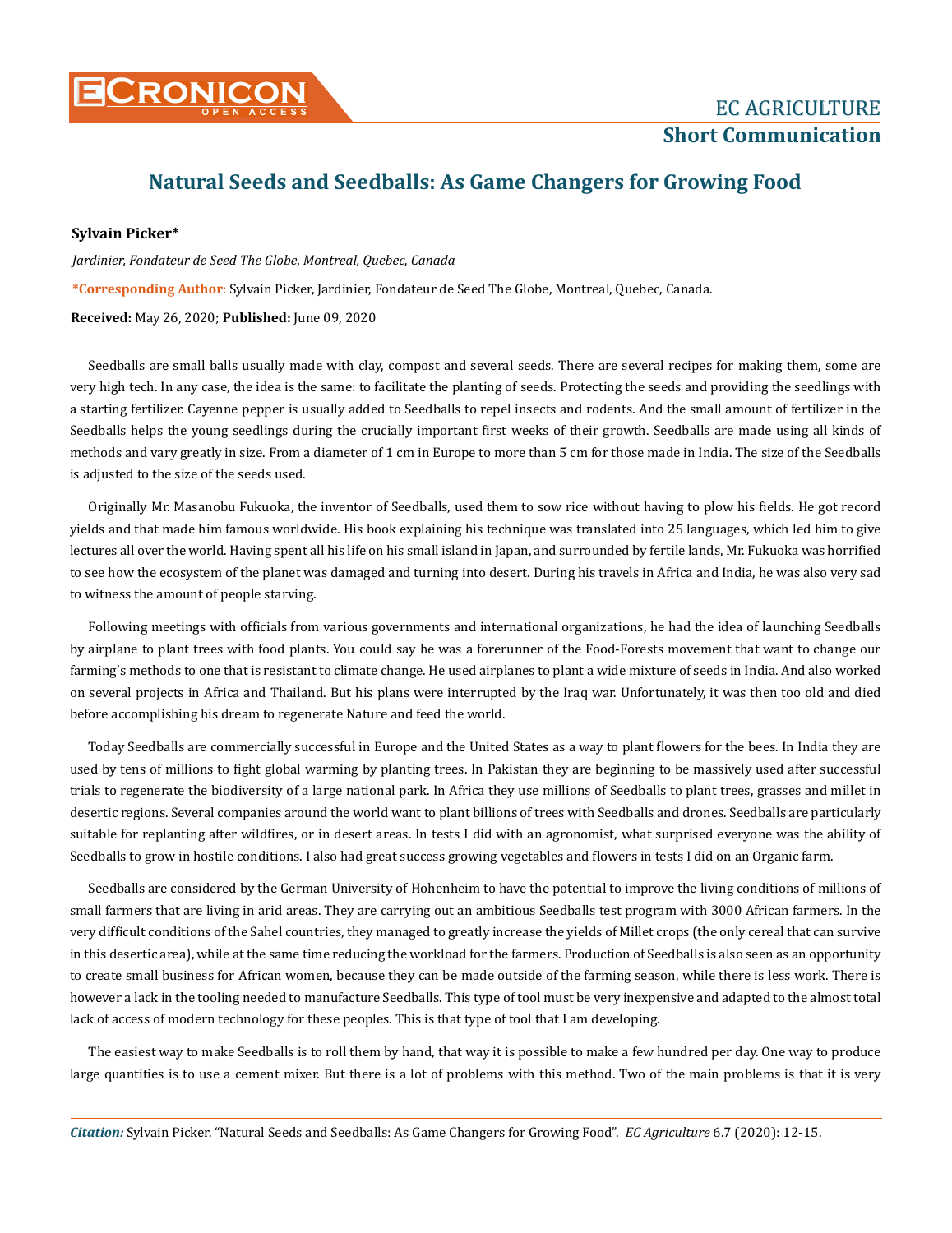13

difficult to control the size of the Seedballs and the quantity of seeds in each of them. This is not necessarily a problem. Many wildflower seeds are inexpensive and the number of these seeds in each Seedball is not critical. But when it comes to vegetable seeds it's another story, not only are these seeds more expensive, but for agronomic reasons it's essential to keep a close check on their number in every Seedball. Cement mixer methods, using a much smaller rotating container, can be effective in making mini-Seedballs from 4 to 5 seeds. This type of seed pellet is seen more and more in garden centers for seeds of kale seeds and basil for example. But these mini-Seedballs contain no fertilizers and one of the main interests of Seedballs is their content in fertilizers (Compost and other fertilizing materials). There is also a Seedball tool designed by the university of Hohenheim.

There is an often-misunderstood concept about Seedballs: there are several seeds in each Seedball. Seedballs is often confused with seed coating. In seed coating you take a single seed and surround it with different products. The coating can be used to enlarge or standardize the diameter of a seed to facilitate planting using sowing machines. The coating can also be used to protect the seed from various diseases or insects. In the case of Seedballs we are going to grow not a single plant, but a bunch of seedlings. This small group of plants growing together will have both a protective and a competitive effect. At the start of growth, especially in difficult conditions, having more roots growth will facilitate the penetration of the soil for the young seedlings roots. There is also a wind protection effect. For example, in desert conditions where the wind is blowing grains of sand, the plants at the edge of the bouquet will protect those in the center. When the plants grow some more, an automatic natural selection will happen, like what happens in the way that many wild plants grow. The strongest or luckiest individuals will dominate and get to form a mature plant, while the others disappear.

Another concept that is not simple to understand is the optimal quantity of seeds needed per square meter of cultivated area. Over 40 years ago, when I started a small vegetable growing business, I was fortunate enough to rent land from a 70 year old gentleman who had grown vegetables commercially all his life and whose father has also been a market gardener. On the same farm there was also another retired multigenerational vegetable farmer, who was also renting a small plot of land. I was surrounded by two master gardeners who showed me several things that are not found in books. I came from a family of scientists and inventors with no connection to the agricultural profession. At first I was scrupulously following instructions that I found in books. I learned that in order to optimize vegetable production it was necessary to plant seeds at very specific distances. But I saw my two old farmers friends doing the exact opposite and using a lot, and I mean A LOT MORE seed than me. And they generally got better results with their crops. What struck me when I questioned them about abundant usage of seeds was that they said that "seeds have become expensive nowadays". They had seen the days before seed industrialization, and the race for pure varieties giving highly uniform plants to facilitate mechanized operations. Modern seeds are expensive, and the price is not going down.

In the last few years during my research to optimize Seedballs manufacturing, I sought to minimize the number of seeds per Seedballs, in order to use them for agricultural production (moreover, I had great results at this level). Since I was mainly working on a tool to make Seedballs, I made a lot of test Seedballs and I started running out of seeds. It was then that I used an old batch of seeds and made a discovery that made me think of what the old farmer had told me. This seed lot was old and I did not trust its germination percentage, so I tripled the amount of seed in each Seedballs. But these seeds germinated perfectly. And I got beautiful bouquets of kales, pac choi and mustards. It was so beautiful that I thought it would make a great game to teach kids about gardening. It's also allowed me to observe that as in nature, there was an automatic thinning process. The strongest plants (or those most suited to this particular moment in the season or climatic conditions), will dominate and eventually give a good harvest. Without the need to do any manual thinning, just letting nature go. Like my two old teachers did.

With the Covid crisis, the room I used to make my prototype tools for Seedballs was closed. But since it was spring I still wanted to do something, I focused on two things: buying seeds and finding how I could put my gardening knowledge at the service of all these people who are lacking food. I tough that I could be good at helping people who only have a very small space for gardening. It was while thinking about this that I realized that the methods I normally use to grow vegetables commercially are not effective for small gardeners. A farmer cultivates large areas and uses machinery to reduce costs and manual labor. A small gardener does not use machinery and does all of his

*Citation:* Sylvain Picker. "Natural Seeds and Seedballs: As Game Changers for Growing Food". *EC Agriculture* 6.7 (2020): 12-15.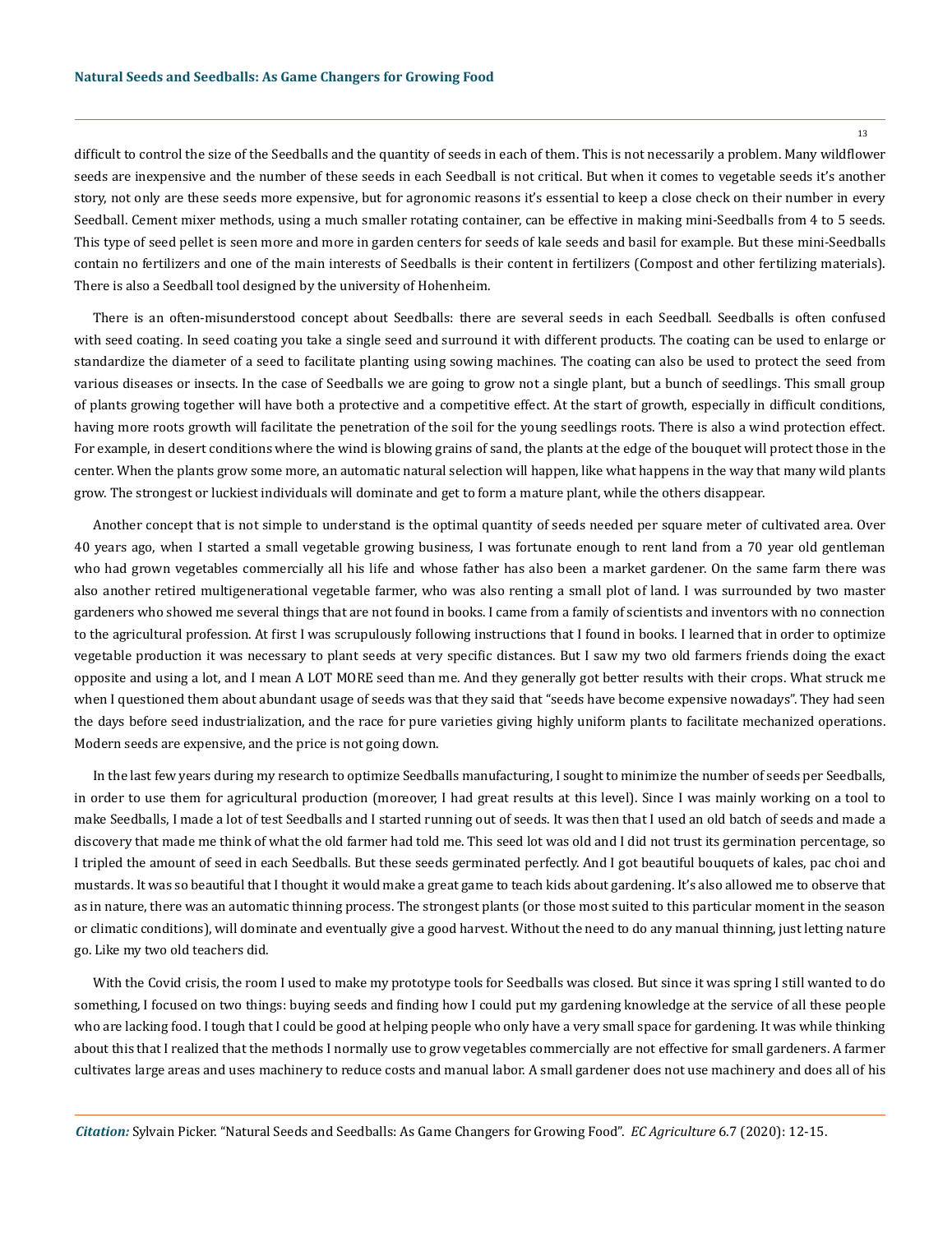operations manually. The farmer places his vegetables with a lot of space between plants to allow easier cultivation. A small gardener can use the totality of his space. The farmer needs seeds that all grow at the same rate to be able to mechanize operations and harvest all his field at the same time. The little gardener can use seeds that give an harvest distributed in time and pick the vegetables as they grow.

In ancient times gardeners used quantities of seeds which would seem completely insane for a modern gardener. For example, I have read in a gardening book dating from the 1860s that to grow melons you could use up to 30 seeds planted in a groups (a mound or a "hill" in gardening parlance). To put things in perspective, a modern gardener using expensive hybrid seeds will use between 2 and 4 seeds for a hill. And if the modern gardener sees one of his little plants pass away, it's big drama sometimes. But in ancient times one of the basic principles of gardening was to thin the seedlings. As the plants grew, they removed the less beautiful ones to make room for the ones they preferred. In the case of melons, but also corn and many other vegetables, it was normal to expect that a certain percentage of seeds would be eaten by birds and insects. In addition, since they usually used their own seeds, and the pollination was done by bees, the plants they obtained had some variability. They where used to choosing the best as they grew, by thinning out the less desirable ones, usually when weeding or cultivating the soil.

When growing salad and greens, the thinnings where eaten. Eating the thinnings that are removed to make room for the others greens to grow, is a very effective method for small gardeners. That way they can use all the space they have. If you look at how weeds grow, they usually completely carpet the soil with theirs small seedlings. But later in the season you get big plants, all the others disappeared naturally. So, I suggest that small gardeners carpet their soil with seeds. Like someone would grow micro sprouts, but instead of harvesting everything at the same time, gradually thinning the vegetables and eating the thinnings. Like it was done in the old times… Totally impossible to do for farmers, but the most efficient use of soil surface and solar energy when you think about it.

There is a fundamental difference between ancient seeds and current pure varieties. For thousands of years we have used so-called population varieties. A group of seeds that produce plants that look alike, but that are all genetically different. Such populations are very resilient to climate change. Each season is different, and a certain percentage of those populations is better adapted to the situation. In another season it will be another part of the population. It is perfect for small farmers who use manual labor, but as these varieties have the imperfectness of not all growing and ripening exactly at the same time, they are not good for mechanization.

In addition to their adaptation to climate change, these seeds have another major advantage for small gardeners: they are pollinated by bees, which makes their production way easier than pure varieties. And Bee pollinated seeds can be produced cheaply in large quantities. This will give some variation in plants. Each gardener can become a natural hybridizer and choosing what plants he wants to reproduce. This can result in extremely productive varieties of seeds adapted to local conditions, and not only local microclimate but also local insects and diseases. But this adaptation is habitually not effective to continental conditions, like modern hybrids are. Another major advantage of breeding your seeds is that you can breed varieties that can grow with a minimum of fertilizer. Synthetic hybrids need a lot of fertilizer. And natural seeds make food that taste better.

To help solve the hunger problems in the world we can take the natural seed idea even further. Both for small gardeners, and for making Seedballs for large scale use. Here's the idea: most edible wild plants have a vitamin and mineral and Phytonutrients content enormously greater than all the vegetables sold in stores. This can be vital in the case of the Covid pandemic. Often these edible wild plants are just ancient vegetables that have been used commonly for millennia and returned to a wild or semiwild state. Several of these wilder vegetables are very robust and can easily grow in difficult conditions, such as poor soils or uneven terrain. Many are resistant to drought. They can be grown in places where there is no farming, or between trees. And those wild vegetables are deliciou.

For the launch of my company SeedTheGlobe this spring I had to deal with an unusual difficulty in obtaining seeds. Many of the seeds I needed were no longer available in my country, and in addition there were border problems that prevented some seed companies to ship seeds here. Knowing and being able to harvest seeds of wilder vegetables (Bee pollinated standard vegetables and wilder ones), could prove vital not only in the future, but right now for many people that are in great need for food.

*Citation:* Sylvain Picker. "Natural Seeds and Seedballs: As Game Changers for Growing Food". *EC Agriculture* 6.7 (2020): 12-15.

14